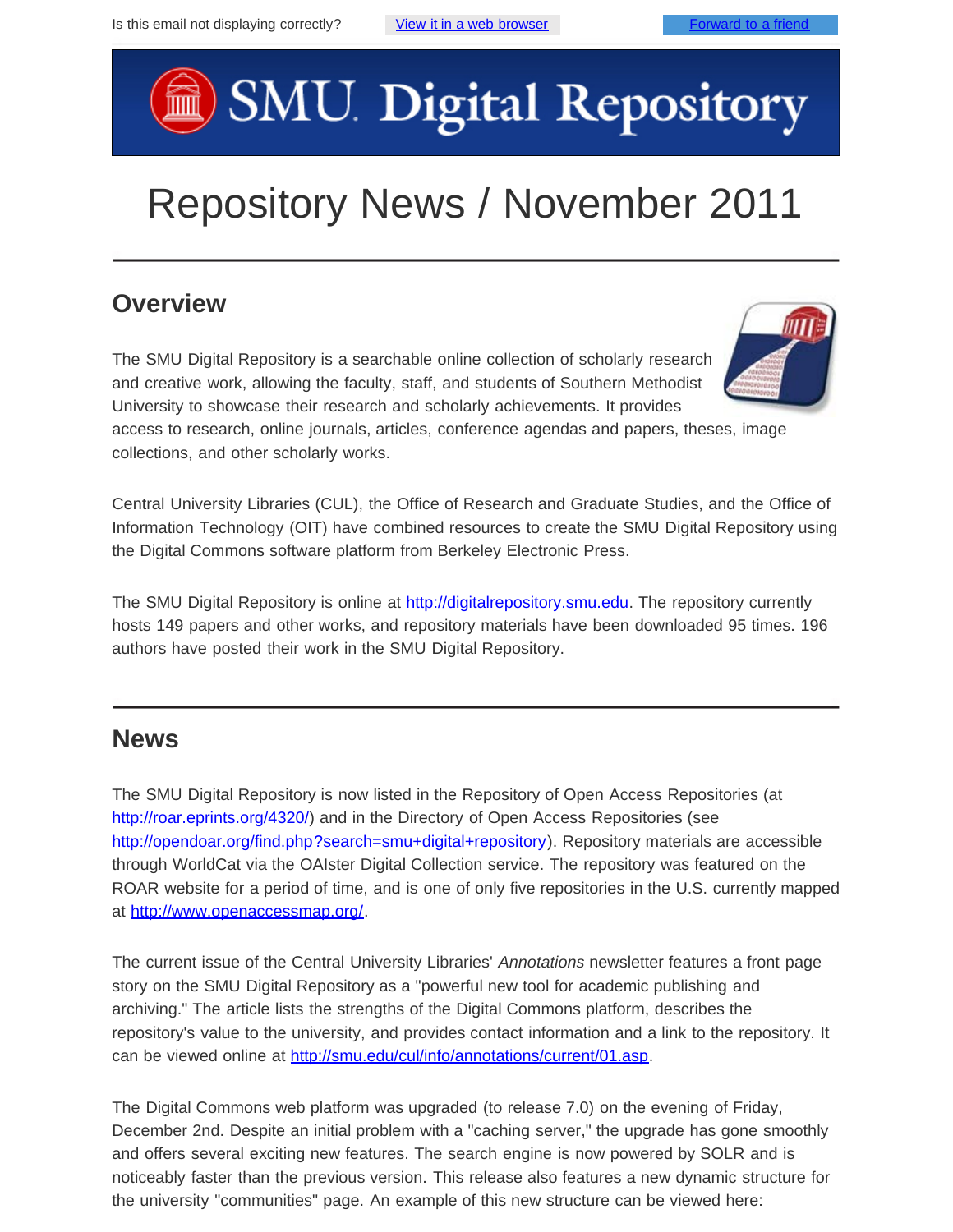[http://demo.dc.bepress.com/communities.html.](http://demo.dc.bepress.com/communities.html) (Note: at the time of this email, this change has not been implemented on the SMU Digital Repository site.) There are also several improvements to the administrative interface that make editing and uploading repository materials more efficient.

On November 14th, the repository website was configured so that users can submit materials to the repository through the site itself. This web interface guides contributors through the process of creating an author profile, uploading their materials, and providing metadata for them. Please note that contributors using the web interface must still accept the terms and conditions of the content release form and that submitted materials are still subject to review by the SMU Digital Repository Advisory Board prior to posting.

A new draft of the SMU Digital Repository Policy statement was completed by Dr. Joshua Lupkin and is available here: [http://digitalrepository.smu.edu/libraries\\_cul\\_admin/1/](http://digitalrepository.smu.edu/libraries_cul_admin/1/). The repository FAQ was also revised and is available at [http://digitalrepository.smu.edu/faq.html.](http://digitalrepository.smu.edu/faq.html)

# **Repository Coordination**

65 items were posted to the SMU Digital Repository in November. The majority of these were metadata only record pages for the Global Summit on Ending Corporal Punishment and Promoting Positive Discipline Conference (content was withheld pending the acquisition of content release forms). Seven new items—the presentations at the recent Big iDeas Fall Symposium—were added to the Big iDeas collection after the Symposium was held. Four volumes of the SMU Research magazine were uploaded to the repository.

Site structures for all university schools, departments, and centers have been created. An additional 30 metadata records have been written for *Hilltopics* in advance of final approval.

The SMU Digital Repository Content Release Form was re-formatted and posted to the repository website (it can be viewed here: [http://digitalrepository.smu.edu/libraries\\_cul\\_admin/2/](http://digitalrepository.smu.edu/libraries_cul_admin/2/)).

The new and improved design for the FAQ page—featuring dynamic expandable/collapsible answers—was created and coded by repository staff.

### **Usage Summary**

Repository records were accessed 254 times in November and full text documents were downloaded 156 times. 38 unique items were accessed in this timeframe.

The site received 456 unique visitors in November. The majority of traffic this month continued to be direct traffic, reflecting the site's relative newness. Popular search traffic keywords were "smu digital repository" and "www.smudigitalrepository.com". Most traffic was from the U.S., though there were also four visitors from Moscow.